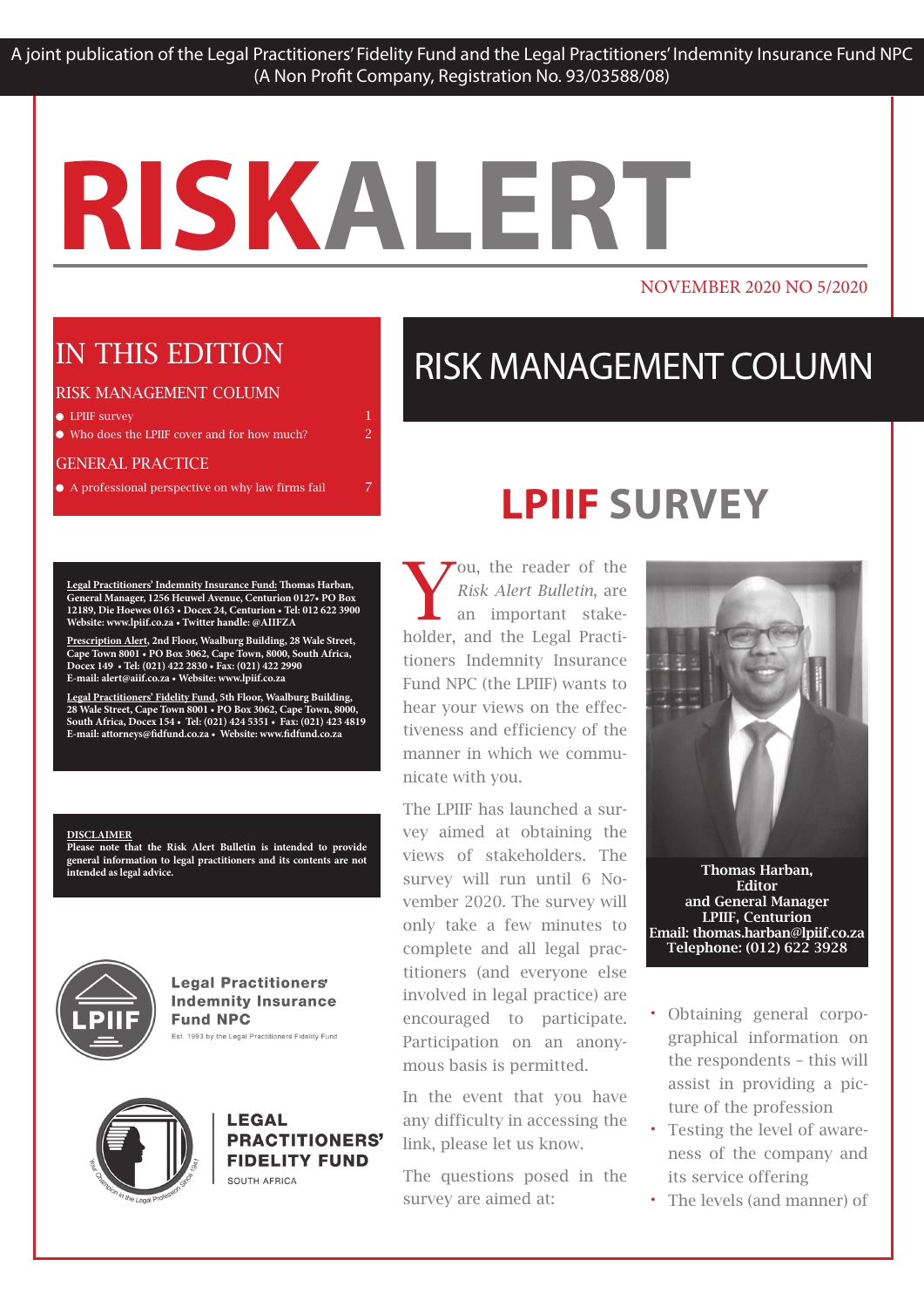### RISK MANAGEMENT COLUMN continued...

engagements respondents have had with the LPIIF in the past 12 months

- What communication channels were used
- Feedback on the content of the communication
- Testing preferences for frequency and format of communication
- Suggestions for improvement, and
- Obtaining suggestions (if any)

for any additions to the LPIIF service offering

The survey results will be analysed and used by the LPIIF to assess the current channels of communication and its service offering to the profession. Gaps in the current communication will be identified and measures designed to close such gaps.

The current communication channels include the publication of the Risk Alert Bulletin, practice management articles published in *De Rebus* and alerts sent by the Prescription Alert unit. Some of the communication may not be reaching the intended audience.

The survey is open to all stakeholders and not just legal practitioners. As many responses as possible will give a representative sample and multiple responses from the same firm are permitted.

We look forward to obtaining your views.

#### ntroduction

It has been noted that, unfortunately, many members of the legal profession may not have information regarding the:

- (i) existence of the Legal Practitioners Indemnity Insurance Fund NPC (the LPIIF);
- (ii) services provided by the company;
- (iii) policy exclusions; and
- (iv) claim procedure.

In order to address these gaps, we will publish a series of articles giving information on the LPIIF. The articles will address some of the gaps in the understanding of the basis on which insurance cover is provided.

#### **Background**

The LPIIF is a short-term insurance company established by the Legal

# **WHO DOES THE LPIIF COVER<br>AND FOR HOW MUCH?**

Practitioners Fidelity Fund (the Fidelity Fund). The Fidelity Fund was empowered by sections 40A and 40B of the now repealed Attorneys Act 53 of 1979 to establish an insurance vehicle to provide professional indemnity insurance to practising attorneys (under the repealed statute). The LPIIF also provides bonds of security in favour of the Master of the High Court to practising attorneys appointed as executors of deceased estates. In addition, the LPIIF provides risk and practice support services for the legal profession. Section 77 of the Legal Practice Act 28 of 2014

(the Act) provides the statutory framework for the continued existence of the LPIIF.

The road travelled to the establishment of the company is set out in the judgement in *Propell Specialised Finance (Pty) Ltd v Attorneys Insurance Indemnity Fund NPC and Others* (16864/2013) [2017] ZAWCHC 71; [2017] 3 All SA 1005 (WCC) (30 June 2017).

#### The limit of indemnity (amount of cover)

One of the recurring queries posed to the LPIIF team by members of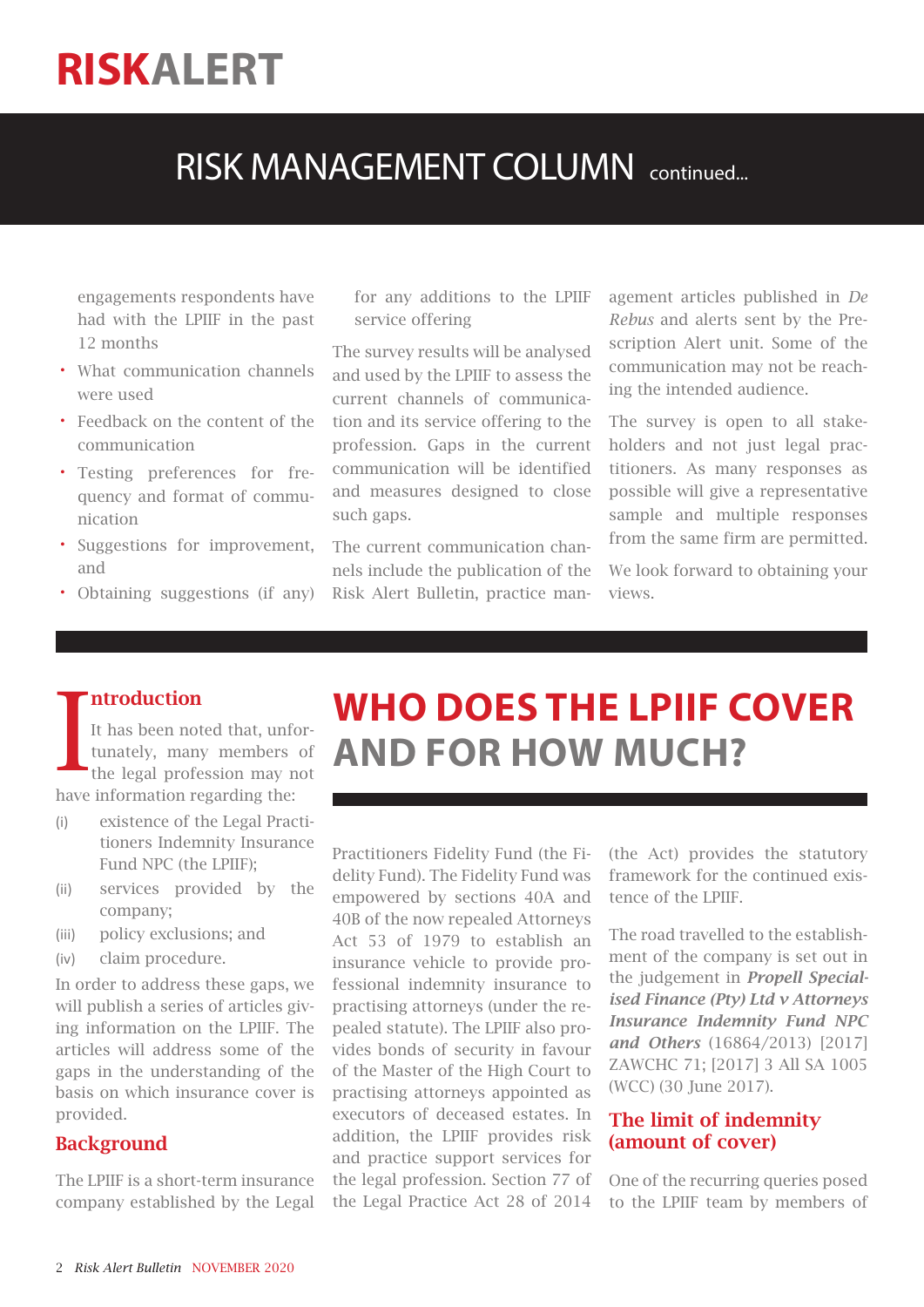### RISK MANAGEMENT COLUMN continued...

the profession relates to who the LPIIF covers and for what amount. In this article I will attempt to answer these two questions, in particular, and address some common misconceptions on the amount of cover afforded by the company.

The LPIIF provides professional indemnity insurance cover to all legal practitioners (attorneys, and advocates practising in terms of section 34(2)(b) of the Act) with a Fidelity Fund certificate on the date that the cause of action arose. The cover is automatic in the sense that practitioners falling within the definition of an insured are automatically covered. The terms under which the LPIIF cover is provided are set out in a Master Policy issued annually. One policy is issued for all insured legal practitioners – the LPIIF does not issue a separate policy for each insured practice. A copy of the current Master Policy can be accessed on the LPIIF website www.lpiif. co.za as can policies for previous insurance scheme years. The policy is also annually published in a special policy edition of the Risk Alert Bulletin in July. The LPIIF's insurance scheme year runs from 1 July of each year to 30 June of the following year.

For purposes of the LPIIF policy, advocates practising with trust accounts are treated as sole practitioners (clause 5(d) of the policy). The annual amount of cover (limit of indemnity) is dependent on the number of partners in the practice

on the date that the cause of action arose (clauses II, 7, 8 and 9 read with Schedule A).

We will explain the application of the excess in a separate article.

The amount of cover is provided on a sliding scale as set out in the schedule below:

#### SCHEDULE A Period of insurance: 1st July 2020 to 30th June 2021 (both days inclusive)

|                | No of Principals Annual Amount |
|----------------|--------------------------------|
|                | of Cover for                   |
|                | Insurance Year                 |
| 1              | R <sub>1</sub> 562 500         |
| $\overline{2}$ | R <sub>1</sub> 562 500         |
| 3              | R1 562 500                     |
| 4              | R <sub>1</sub> 562 500         |
| 5              | R <sub>1</sub> 562 500         |
| 6              | R <sub>1</sub> 562 500         |
| 7              | R <sub>1</sub> 640 625         |
| 8              | R <sub>1</sub> 875 000         |
| 9              | R <sub>2</sub> 109 375         |
| 10             | R <sub>2</sub> 343 750         |
| 11             | R <sub>2</sub> 578 125         |
| 12             | R <sub>2</sub> 812 500         |
| 13             | R <sub>3</sub> 046 875         |
| 14 and above   | R <sub>3</sub> 125 000         |

The LPIIF does not sell cover in excess of the limits of indemnity listed in the schedule or provide a facility for practitioners to 'opt in' for a higher limit of indemnity. Cover in excess of the LPIIF limit of indemnity (called top-up insurance) can be purchased in the commercial insurance market. Top-up insurance cover is purchased independently of the LPIIF. The company does not endorse or have a preferred relationship with any of the top-up insurers. Your insurance broker will be in a position to advise you in regard to topup insurance and other appropriate cover available in the market.

It will be noted that the limit of indemnity is afforded on a sliding scale dependant on the number of partners/directors (jointly referred to as 'Principals' in the Master Policy (clause XXII)) in the firm on the date that the cause of action arose. The limit of indemnity is afforded to the practice as a whole and not per partner/director/practitioner (See the definition 'Principal' in the Master Policy (clause XXII).) For example, a firm with 9 partners is afforded an annual limit of R2 109 375 – it is not each partner who is individually afforded that limit. All staff in the firm (associates, candidate attorneys, administrative staff etc.) will be covered within the firm's limit of indemnity (clause XII read with clause 6 (c)). In the event of a claim against the practice, an assessment will be conducted into the number of principals in the practice on the date that the cause of action (the circumstances giving rise to the claim) occurred. It does not matter that the composi-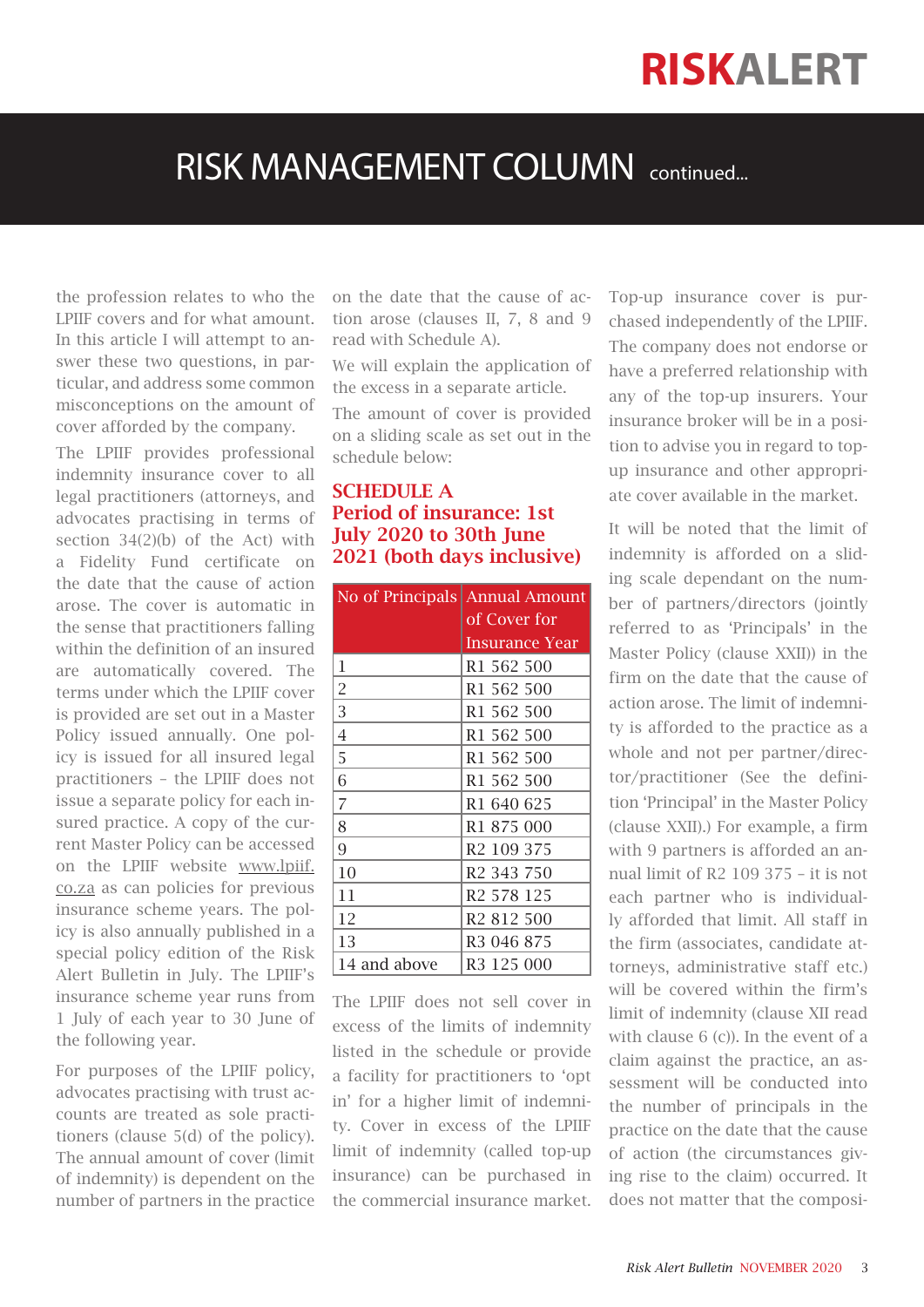### RISK MANAGEMENT COLUMN continued...

tion of the firm may have changed on the date that notification of the claim is made. The LPIIF team will investigate the matter and the applicable limit will be that for the firm on the date that the cause of action arose.

In the event of a claim against the firm, the limit of indemnity is the maximum amount to which the firm will be indemnified if it is found liable in respect of the claim. The amount of cover available for one year cannot be added onto the limit available in another year – limits of indemnity can thus not be accumulated.

#### Applicable policy conditions

In order to assist with an understanding of the extent of the cover afforded by the LPIIF, practitioners can also have regard to the following clauses of the Master Policy:

(The words in bold are as they appear in the Master Policy and are all defined in that document)

#### *II Annual Amount of Cover:*

*The total available amount of cover for the Insurance Year for the aggregate of payments made for all Claims, Approved Costs and Claimants' Costs in respect of any Legal Practice as set out in Schedule A*;

The annual limit of indemnity covers the aggregate of the practice's liability for the payment of the claim (the award for damages/liability), approved costs (see below) and the claimant's costs (the party and party costs).

#### *III Approved Costs:*

*Legal and other costs incurred by the Insured with the Insurer's prior written permission (which will be in the Insurer's sole discretion) in attempting to prevent a Claim or limit the amount of a Claim.*

Approved Costs are, generally, authorised where an insured practitioner can, by taking an action such as an application for condonation, prevent a claim. It is important to note that the prior written consent of the LPIIF is required before such an action is embarked upon (or expense incurred). Be careful not to take any action (or incur any expense) that will prejudice the LPIIF as insurer.

#### *VII Claimant's Costs:*

*The legal costs the Insured is obliged to pay to a claimant by order of a court, arbitrator, or by an agreement approved by the Insurer;*

These will, in the ordinary course, be the party and party costs of the party bringing the claim against the insured legal practitioner and for which the latter is liable. The payment of such costs erode the limit of indemnity. In order to illustrate this: if a sole practitioner is, for example, faced with a claim of R1 400 000 and judgment is granted in that amount plus interest and costs, the LPIIF's liability will be for a maximum of R1 562 500 (see Schedule A, above). The practitioner will thus have an amount of R162 500 available to pay the party and party costs and the interest. If these exceed the balance of R162, 500 available, the practitioner will be liable for the remaining amount (in the event that there is no top-up insurance).

#### *X Defence Costs*

*The reasonable costs the Insurer or Insured, with the Insurer's written consent, incurs in investigating and defending a Claim against an Insured;*

Unlike many top-up policies where the costs of defending the claim are taken from the limit of indemnity, the LPIIF will pay such costs in addition to the limit of indemnity. In cases where the LPIIF successfully defends the claim on behalf on the insured practitioner, such costs are borne by the LPIIF and the insured's available limit will remain intact.

#### *XII Employee:*

*A person who is or was employed or engaged by the Legal Practice to*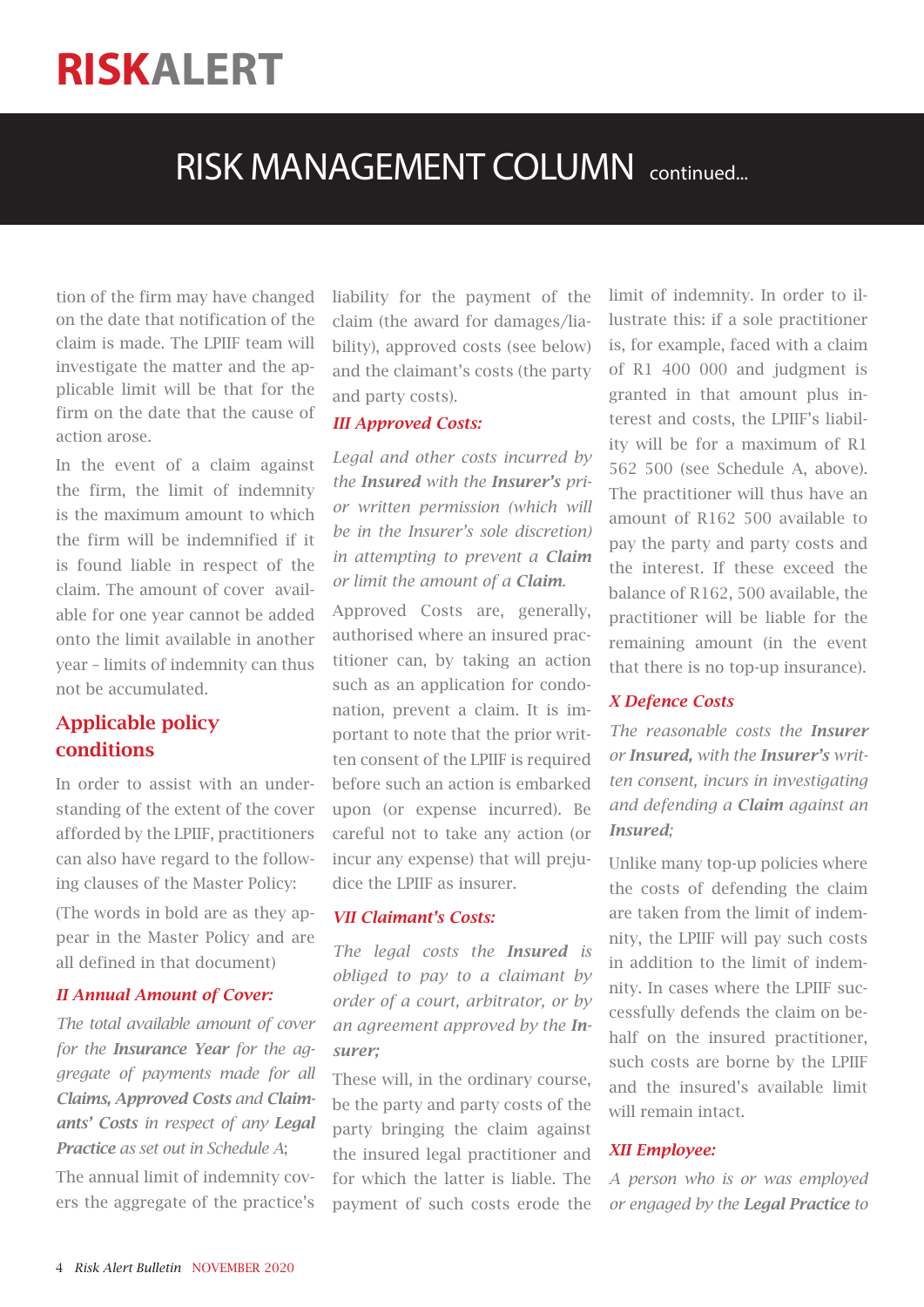### RISK MANAGEMENT COLUMN continued...

*assist in providing Legal Services. (This includes in-house legal consultants, associates, professional assistants, candidate legal practitioners, paralegals and clerical staff but does not include an independent contractor who is not a Practitioner.);*

The actions of employees of a practice are covered in terms of the limit of indemnity afforded to the practice.

#### *XXII Principal:*

*An advocate referred in section 34(2)(b) of the Act, sole Practitioner, partner or director of a Legal Practice or any person who is publicly held out to be a partner or director of a Legal Practice;*

As noted above, the annual limit of indemnity is determined by the number of partners/directors in the firm on the date that the course of action arose. Where a person is publicly held out as director, that person will be considered as a director purposes of assessing the applicable limit of indemnity and the excess. Firms holding out that certain persons are directors/partners in the practice when they are not (whether for BBBEE fronting purposes, bulking up numbers or any other reason) must take note of this risk. The LPIIF also does not distinguish between salaried and equity sharing partners – that is an internal arrangement in the firm.

#### *Amount of cover*

7. *The Annual Amount of Cover, as set out in Schedule A, is calculated by reference to the number of Principals that made up the Legal Practice on the date of the circumstance, act, error or omission giving rise to the Claim.*

*A change during the course of an insurance year in the composition of a Legal Practice which is a partnership will not constitute a new Legal Practice for purposes of this policy and would not entitle that Legal Practice to more than one limit of indemnity in respect of that Insurance Year.* 

- 8. *Schedule A sets out the maximum Annual Amount of Cover that the Insurer provides per Legal Practice. This amount includes payment of compensation (capital and interest) as well as Claimant's Costs and Approved Costs.*
- 9. *Cover for Approved Costs is limited to 25% of the Annual Amount of Cover or such other amount that the Insurer may allow in its sole discretion.*

#### Some distinctions between the LPIIF and commercial insurers

Several commercial insurers sell professional indemnity insurance cover to firms in excess of the LPIIF limit of indemnity. This is commonly referred to as 'top-up cover'. For example, considering the risks associated with the practice or as a prudent risk management measure, principals in a legal practice may be of the view that the practice requires professional indemnity insurance cover in addition to the annual limit of indemnity afforded under the LPIIF policy. The practice can then, through its professional indemnity insurance broker, purchase an appropriate amount of top-up cover in the commercial market. The appropriate level of the top-up cover required will vary depending on the needs of the firm. Some clients prescribe the minimum level of top-up cover that law firms listed on their service provider databases should have.

The judgment in the *Propell Specialised Finance (Pty) Ltd v AIIF* case cited above included a detailed examination of the differences between the LPIIF and commercial insurers.

The table below highlights some differences between cover afforded in the top-up market and the LPIIF (as the primary insurer):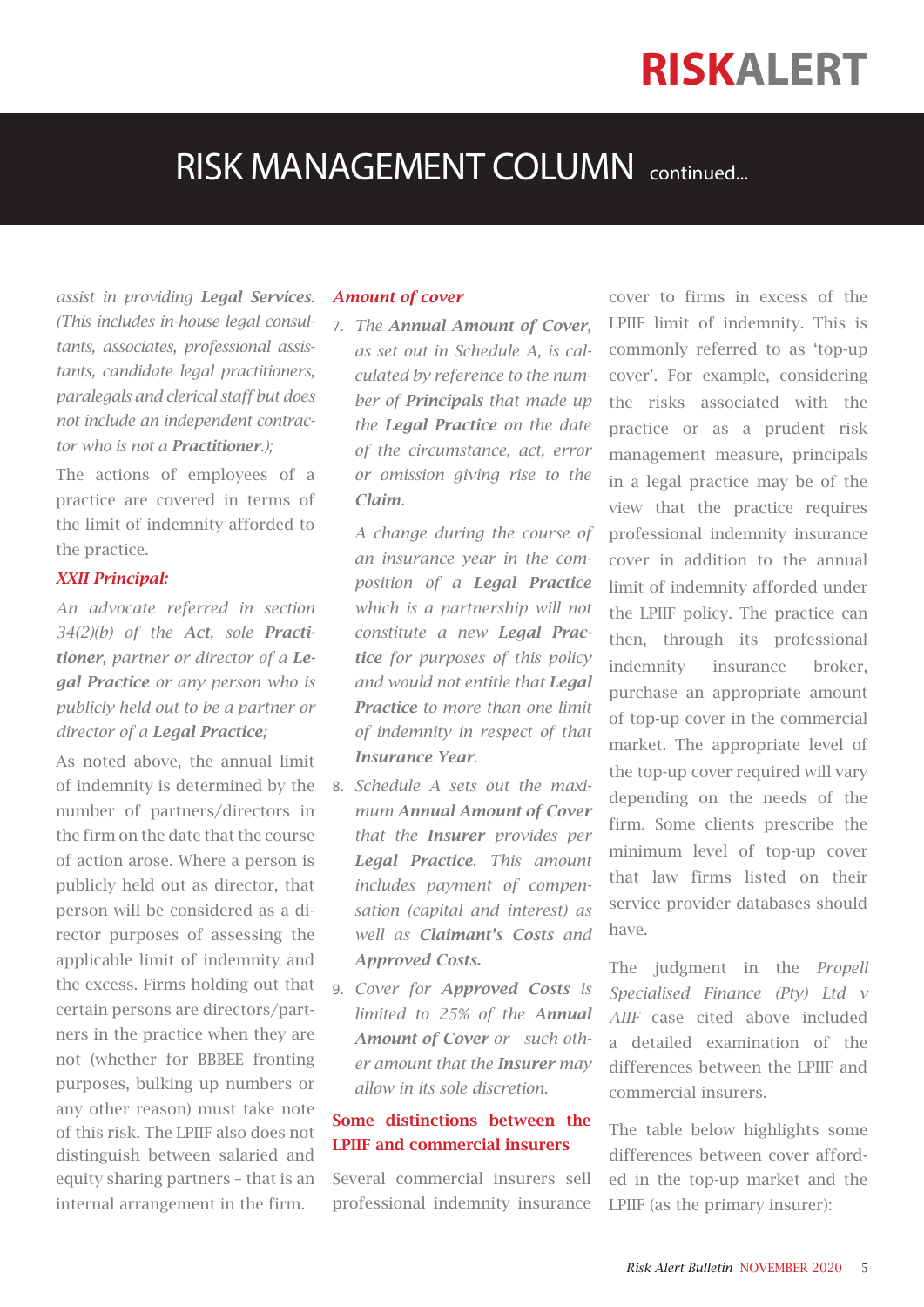### RISK MANAGEMENT COLUMN continued...

| <b>LPIIF COVER</b>                                                                                                                      | <b>TOP-UP COVER</b>                                                                                 |
|-----------------------------------------------------------------------------------------------------------------------------------------|-----------------------------------------------------------------------------------------------------|
| Cover is afforded on an annual aggregate basis                                                                                          | Cover is afforded on the basis of a maximum                                                         |
|                                                                                                                                         | amount per claim basis (for example, a firm may                                                     |
|                                                                                                                                         | purchase top-up cover of R1 million per claim. In                                                   |
|                                                                                                                                         | such an instance the top-up insurer will indemnity                                                  |
|                                                                                                                                         | the firm to a maximum of R1 million per claim)                                                      |
| The costs associated with defending a claim are carried by the                                                                          | Cover in the top-up market is generally afforded                                                    |
| LPIIF in addition to the limit of indemnity. Thus, in an instance                                                                       | on a costs inclusive basis. This means that the                                                     |
| where an assessment reveals that there is a valid defence against                                                                       | costs of investigating the matter and of defending                                                  |
| a claim, the LPIIF will appoint a specialist firm on its panel to                                                                       | a claim will be deducted from the available                                                         |
| conduct the defence on behalf of the insured and will bear the                                                                          | limit of indemnity under the top-up policy. The                                                     |
| costs of defending the matter. In some instances, an advocate (or<br>some other expert) may have to be briefed in the matter. All these | defence costs will thus erode the available limit<br>of indemnity for each claim indemnified by the |
| defence costs are covered by the LPIIF in addition to the limit of                                                                      | top-up insurer.                                                                                     |
| indemnity. The LPIIF cover is thus afforded on a costs in addition                                                                      |                                                                                                     |
| basis. An insured is thus afforded the benefit of defence costs over                                                                    |                                                                                                     |
| and above the applicable limit of indemnity. The defence costs do                                                                       |                                                                                                     |
| not erode the limit of indemnity                                                                                                        |                                                                                                     |
| As the primary layer of insurance, the LPIIF policy will be the first                                                                   | Top-up policies will only respond to the extent                                                     |
| to respond to claims falling within the ambit of cover                                                                                  | that the claim exceeds the available limit of                                                       |
|                                                                                                                                         | indemnity, the available cover under the LPIIF                                                      |
|                                                                                                                                         | has been expunged (exhausted) or where the                                                          |
|                                                                                                                                         | top-up policy wording covers a claim excluded                                                       |
|                                                                                                                                         | from the LPIIF policy. In insurance parlance, it                                                    |
|                                                                                                                                         | is said that top-up policies do not provide cover                                                   |
|                                                                                                                                         | 'from the ground up' or the top-up policy is said                                                   |
|                                                                                                                                         | to 'step down' to pick up an exclusion from the                                                     |
|                                                                                                                                         | LPIIF policy. The policy wording of many top-up                                                     |
|                                                                                                                                         | policies clarifies that the cover is afforded in                                                    |
|                                                                                                                                         | excess of the LPIIF cover                                                                           |
| Subject to the policy conditions, the LPIIF policy will respond                                                                         | The top-up policy will only respond to claims that                                                  |
| to every claim as long as the insured had a valid Fidelity Fund                                                                         | fall within the period of coverage. Insureds must                                                   |
| certificate on the date that the course of action arose                                                                                 | thus consider the dates for which the policy has                                                    |
|                                                                                                                                         | been placed and other dates such as the inception                                                   |
|                                                                                                                                         | or retroactive date, where applicable                                                               |
| If the cause of action arose when the practitioner fell within                                                                          | So called run-off cover may need to be purchased                                                    |
| the definition of an insured, the policy will respond in respect                                                                        | to ensure that the top-up cover will respond to                                                     |
| of indemnified claims. The LPIIF policy thus responds to claims                                                                         | claims after the practitioner has left practice                                                     |
| brought when the legal practitioner is no longer practising                                                                             |                                                                                                     |

It should be noted that the list of differences published above is not exhaustive.

#### **Conclusion**

We trust that the notes above clarify the position in respect of the limit of indemnity. The LPIIF team is available to provide any clarity required on the amount of cover afforded to insured practices.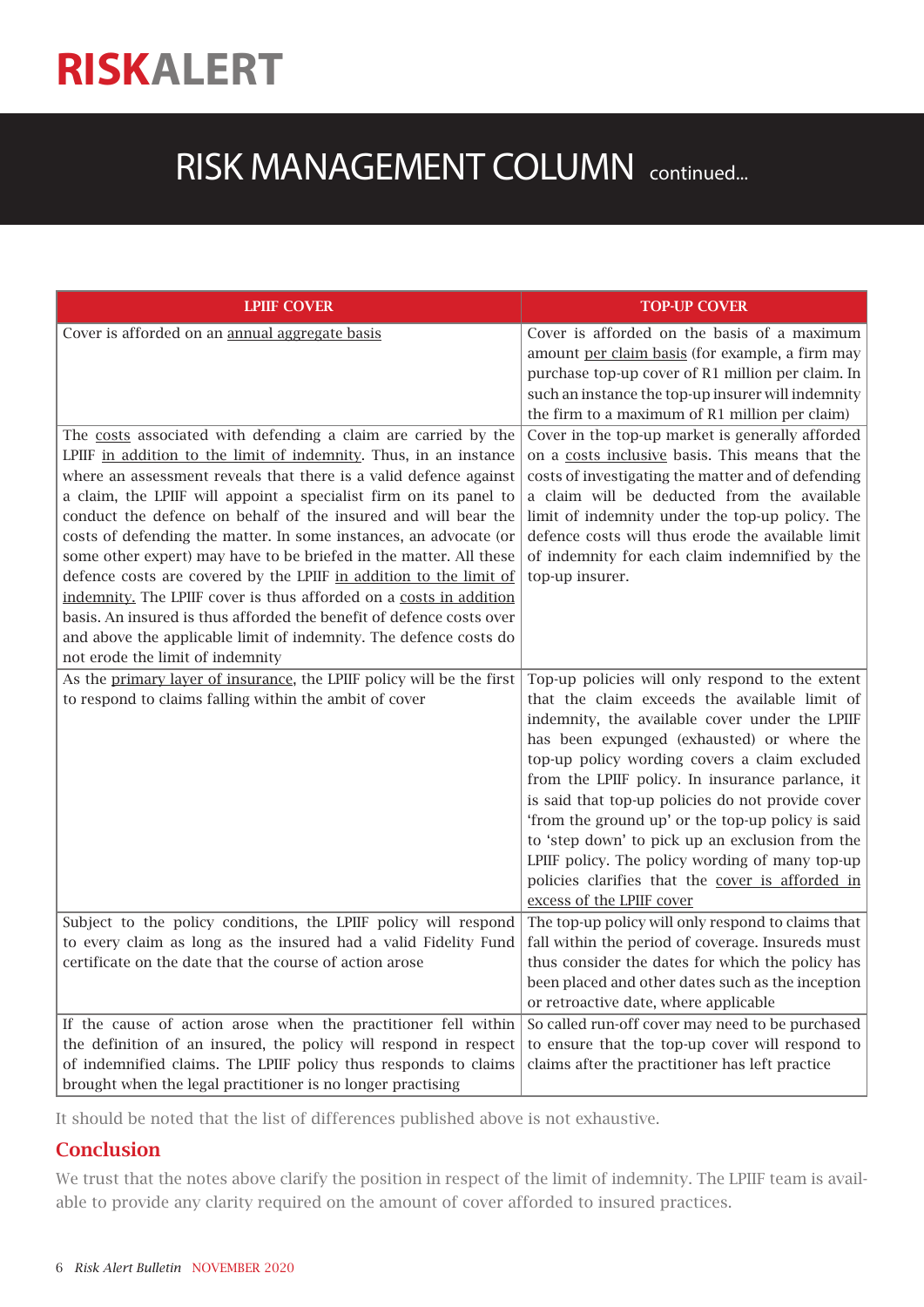### GENERAL PRACTICE



### **A PROFESSIONAL PERSPECTIVE ON WHY LAW FIRMS FAIL**

By: Carl Holliday *B.Proc, LLB*

L<br>Conduct aw firms, more so than other businesses, emphasise professionalism. Professional, ethical conduct in the execution of client mandates is not only required, but also expected and emphasised.

Professional conduct requires dedication and laser like focus on the matter at hand. Practically this means that vast amounts of professional skill and time are dedicated to a specific matter to achieve the desired outcome. A single-minded dedication to applying the law at hand is what achieves success.

Define this success? This is limited, professional mandate specific success driven by legal training, skill and ability. This is success strictly defined by the parameters of the mandate. Few experiences beat the ego trip of walking out of

court armed with an order granted in your favour or the admiration of colleagues after successfully pursuing a difficult matter. This is undoubtedly professional success and part of the thrill of legal practice.

But, this type of success clearly reveals fragmented professionalism. Professional success in legal practice emphasises the matter at hand and focuses on the success of the matter. Perfection in completion of the mandate dominates activities, thoughts and leads to micro-management at a matter  $\log$ 

The defining management qualification is known as a *Master of Business Administration* (MBA). Note the absence of the words professional, or law. Business, of which a law firm is merely one manifestation, requires mastering of business *administration.*  Where does this lead us? Quite simply, the law firm is a business, and each matter represents merely a small project in this much bigger business. The business has needs and requirements at a higher level than merely the sum of the professional mandates at hand. Additional management, and management skills, of human resources, risk and insurance, cash and compliance, to name a few, are required. This requires a very different skill and mindset to the typical matter-focused professionalism required to be a successful legal practitioner.

Many management activities are administrative by nature. The fallacy that software will manage our practice abounds. Management may be defined as the planning, control and application